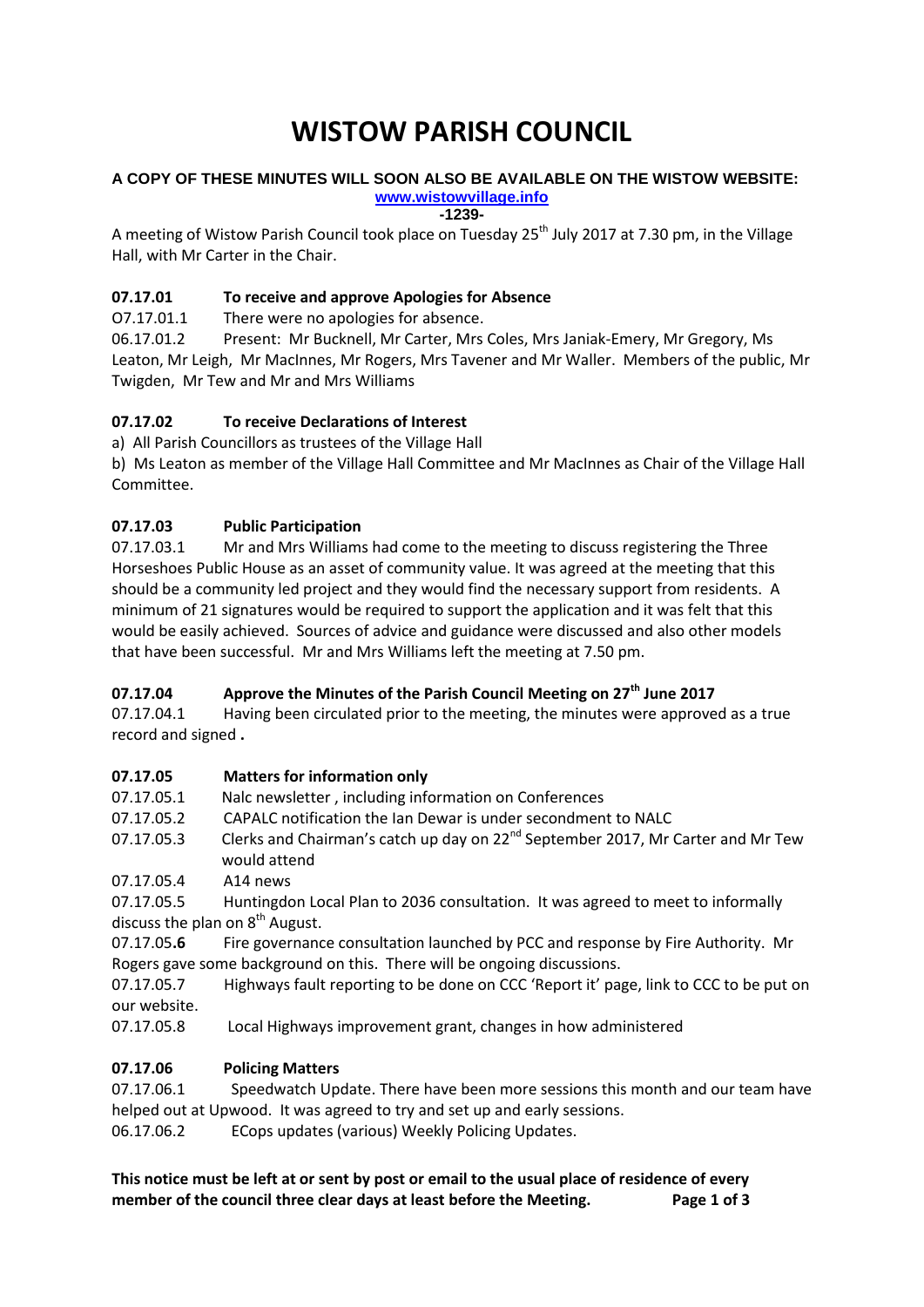#### -1240-

**07.17.07 To receive reports from County and District – Mr T Rogers, Mr P Bucknell and Mrs J Tavener.** Mrs Tavener reported that Graham Bull had been elected as leader of HDC. Mr Bucknell reported a change in the management of Luminus and the possibility of it merging with another housing association. He also highlighted the parking survey being carried out by HDC and the dog control consultation. Mr Rogers reported that he had had his meeting with Brian Murdoch and raised all our highways concerns. He still has to query the grass cutting maps. He clarified the situation with County Councillors pay award.

### **07.17.08 Finance**

|          |                             | a) the Financial Statement and Cashflow for July was approved |  |
|----------|-----------------------------|---------------------------------------------------------------|--|
|          |                             | c) payment of following amounts was approved:                 |  |
|          | CGM, grass cutting          | £646.80                                                       |  |
|          | Clerk's salary and expenses | £231.56                                                       |  |
|          | Little Paxton PC training   | £ 30.00                                                       |  |
|          | Ray Burton, hedges          | £467.00                                                       |  |
|          | <b>ACRE</b> renewal         | £ 54.00                                                       |  |
| 07.17.08 | Income for July:            |                                                               |  |
|          | £56.25 from recycling       |                                                               |  |

#### **07.17.09 Correspondence**

- 07.17.09.1 Letter regarding Replacement of Dog Control Orders with a Public Space Protections Notice, this to be put on the website.
- 07.17.09.2 Letter from the executors of the estate of Lorna Redington, advising us of a bequest of £1000. When the time comes the Chairman will write to the executors to thank them.

## **076.17.10 To consider any Planning Applications received and planning related issues**

07.17.10.1 17/01351/TREE T1 Horse Chestnut, due to weak compression fork, reduce height of 3m and 1m lateral reduction to reduce wind forces, replace bracing. 5 Parsonage Street

07.17.10.2 17/01479/TREE Horse Chestnut – raise crown to approximately 3 m from ground level around the whole tree, reduce the branches to 1.5m clearance around the neighbours garage and remove dead branches. The Thatched Cottage Church Street.

Both the above applications were recommended for approval by the Parish Council.

## **07.17.11 Highways Report/Traffic Matters**

- 07.17.11.1 MVAS installation is still waiting for the mounts, cost of £470 for the two posts was agreed and Mr Leigh would ask Highways to install as soon as possible.
- 07.17.11.2 Regular update on CCC road works events to be circulated.
- 07.17.11.3 There were no other outstanding highways issues.

## **0717.12 Maintenance Issues**

- 07.17.12.1 Playground various repairs were being undertaken whilst the application for funding for the new equipment was being prepared.
- 07.17.12.2 Playground rota/risk assessment forms, Mr Leigh May, Mr Waller August and Mrs Emery September.
- 07.17.12.3 Mr Burton had pollarded the lime trees, attended to the fallen boughs in the playground and cut the playground hedge. He had quoted for the repair of the church steps and the Clerk had been in touch with Building Control.

**This notice must be left at or sent by post or email to the usual place of residence of every member of the council three clear days at least before the Meeting. Page 2 of 3**